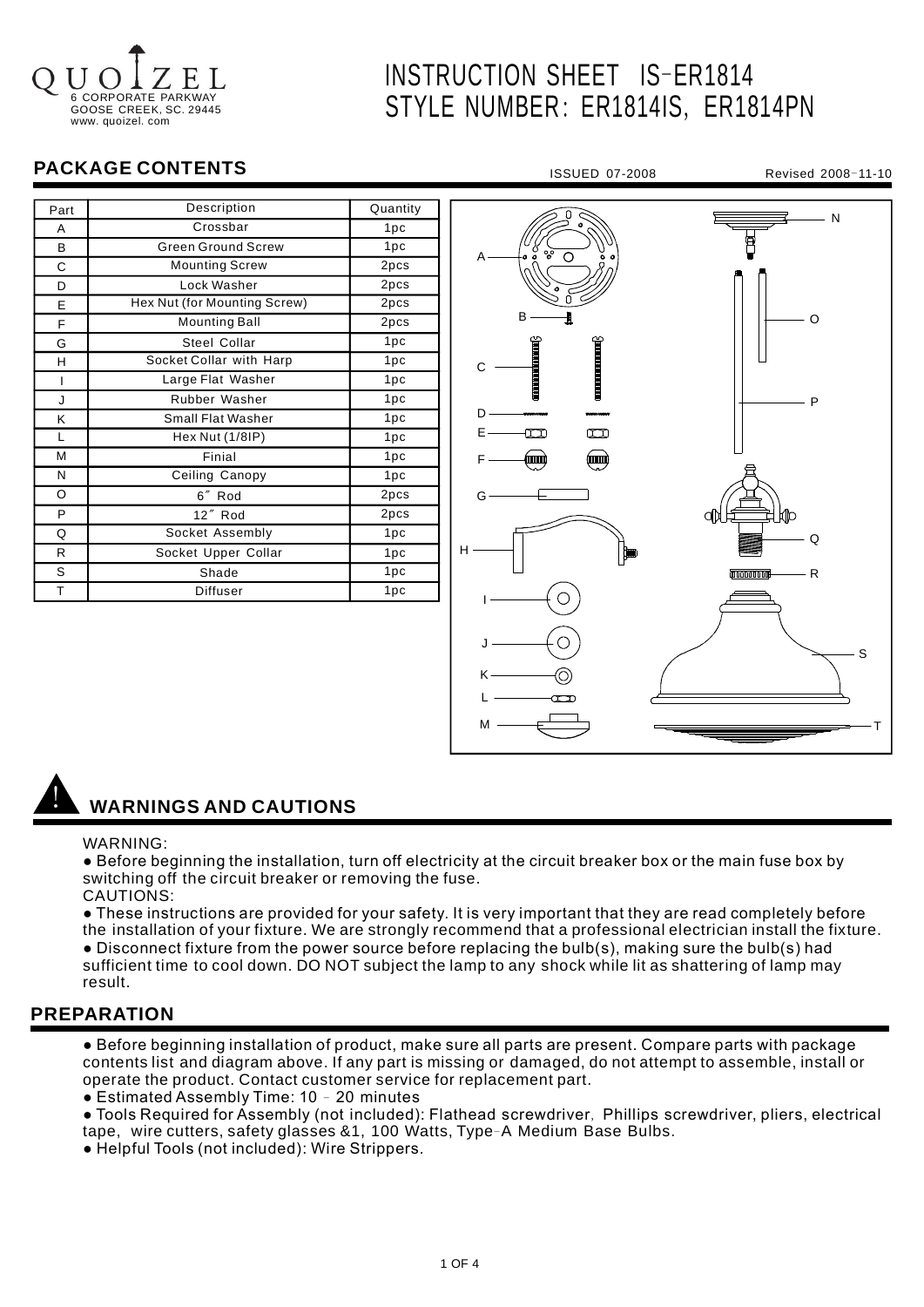# **INSTALLATION INSTRUCTIONS**

#### STYLE NUMBER: ER1814IS, ER1814PN

## **STEP 1:**

- a. Determine the Rods to be assembled according to your desired hanging height.
- b. Pass the Supply Wires with Ground Wire through the chosen Rods and then thread Rods and Socket Assembly together as shown. Tighten until snug.



# **STEP 2:**

- a. Pass the Supply Wires with Ground Wire through the Swivel and Ceiling Canopy.
- b. Thread the Swivel onto the top end of the Upper Rod and hand tighten until snug.



## **STEP 3:**

- a. Screw the Mounting Screws into the Crossbar, place the Lock Washers over the Mounting Screws and thread the Hex Nuts onto the Mounting Screws as shown. Secure the position of the Mounting Screws by tightening the Hex Nuts against the Crossbar .
- b. Secure the Crossbar to the Outlet Box with Outlet Box Screws .

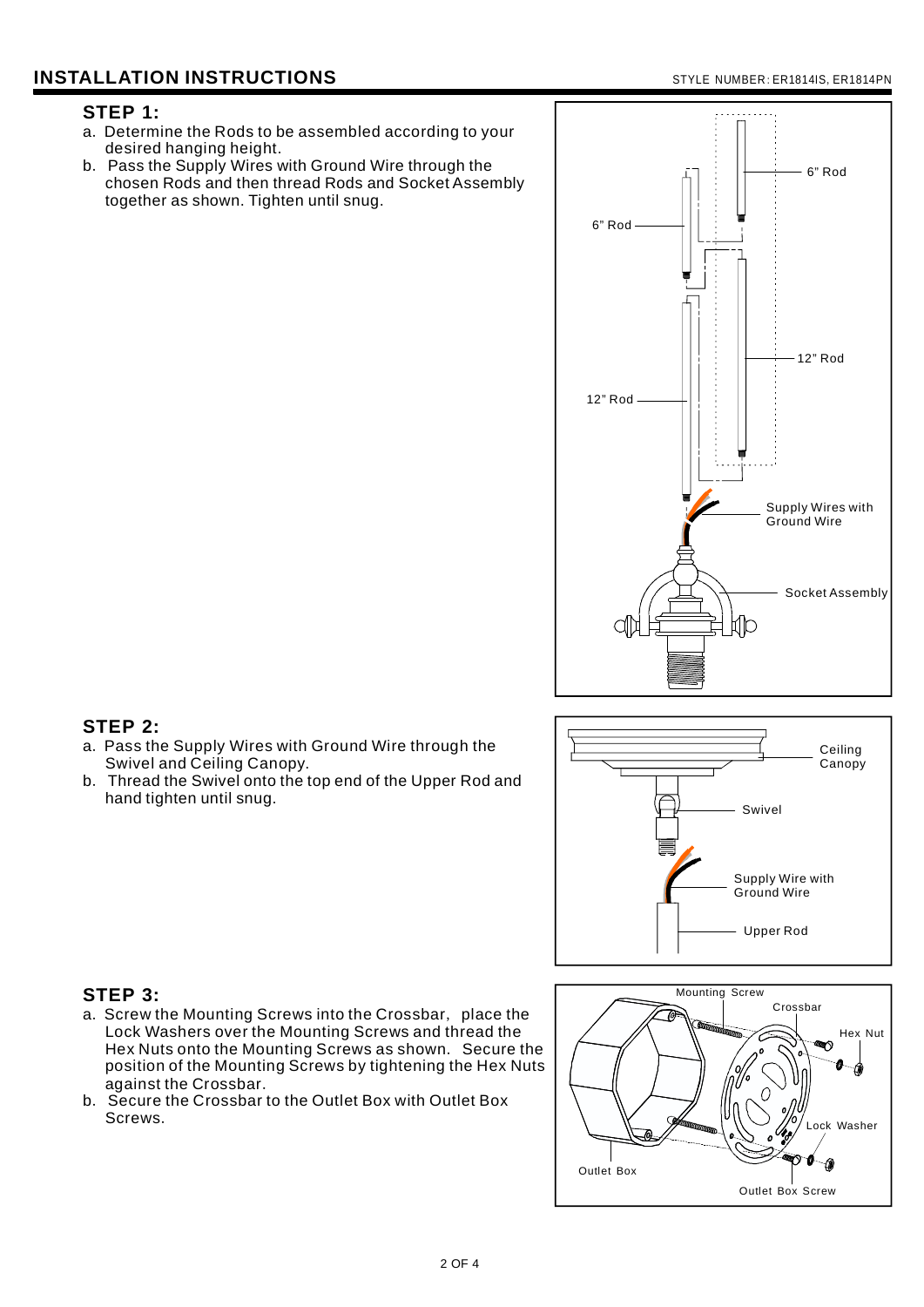### **STEP 4**:

\*Use Wire Connectors (not supplied) to connect the . wires

- a. Connect the House Ground Wire to the Fixture Ground Wire.
- b. Connect the House White (or Ribbed) Wire to the Fixture Supply Wire (White or Ribbed Side).
- c. Connect the House Black (or Red) Wire to the Fixture Supply Wire (Black or Smooth Side).
- d. Wrap each connection with approved electrical tape and . Box carefully stuff all of the connected wires into the Outlet

## **STEP 5**:

a. Place the Ceiling Canopy over the Mounting Screws and thread Mounting Balls onto the Mounting Screws to secure it. Hand tighten until snug.





# **STEP 6**:

a. Place the Socket Upper Collar, the Shade and the Steel Collar over the Socket as shown. Thread the Socket Collar with Harp onto the Socket and hand tighten until snug to secure them .



### **STEP 7:**

a. Install correct Bulb referring to fixture markings and/or labels for maximum wattage.